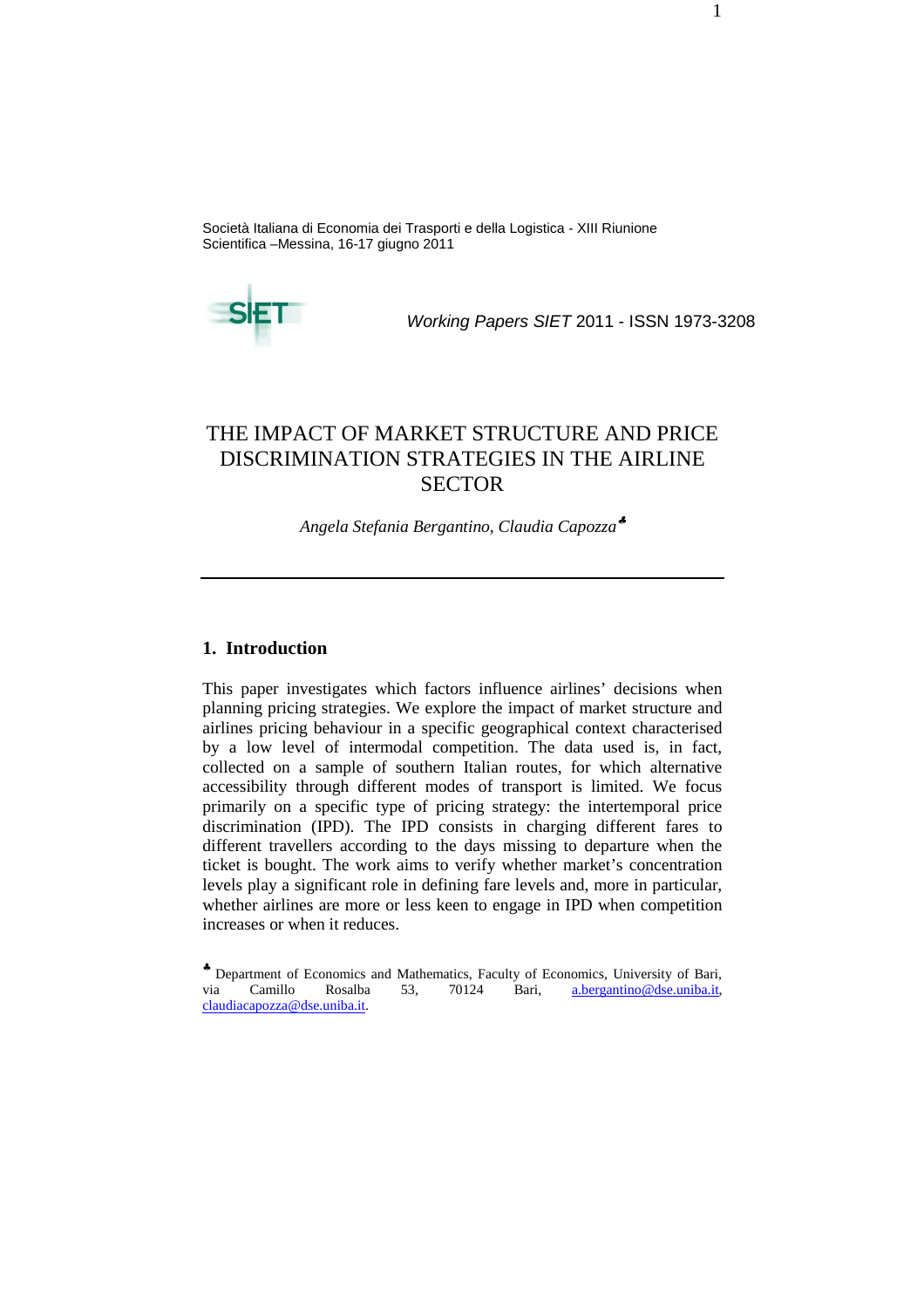The paper is structured as follows. In Section 2 we survey the relevant literature; the data collection is described Section 3 and in Section 4 we present the empirical strategy. Afterward, in Section 5 we discuss the main outcomes and in Section 6 we draw some conclusions.

## **2. Literature review**

Airlines engage in price discrimination (PD) to discern travellers with a relative inelastic demand from travellers with a more elastic one to extract their surplus. Gaggero (2010) identifies three categories of travellers. Early bookers show a slightly inelastic demand: they are willing to pay quite higher fares to travel during vacations. Middle-bookers exhibit an higher elastic demand: being more flexible, search for the cheapest fares. Latebookers reveal an inelastic demand: business travellers book tickets few days before the departure with fixed travel dates and destinations. Airline fares display a trend over time whose shape reminds a J-curve reflecting the opposite pattern of demand elasticity: travellers heterogeneity is a necessary condition to fruitfully implement IPD.

The IPD starts to be empirically analysed by Bachis and Piga (2007) that examine the UK flights to and from Europe: fares remain more stable when departure is further away whereas volatility increases as departure comes nearer. Investigating the Ryan Air's IPD strategy in the UK market, Alderighi and Piga (2010) show a U-shaped trend; exploring the Britishisles, Gaggero and Piga (2010) illustrate that fares pattern over time of individual flights follows the J-curve.

Traditionally market power enhances the ability of firms to price discriminate. In the airline industry when competition increases the markups associated to the fares paid by business travellers decrease and align with the ones of leisure travellers. However travellers differ in the degree of brand loyalty: business travellers are more brand loyal than leisure travellers since the join frequent-flyer programs. When competition increases, the mark-ups applied to leisure travellers decrease whereas the ones of business travellers remain almost unchanged: PD increases as competition increases. Theoretical contributions demonstrate that PD can be implemented in competitive markets if travellers show heterogeneity of brand preferences (Borenstein (1985), Holmes (1989)), time valuation and demand uncertainty (Gale (1993), Dana (1998)).

On the empirical side Stavins (2001), exploring the US airline industry, and Giaume and Guillou (2004), exploring the intra-European market defined by flights from Nice (France), provide evidence that PD is enforced when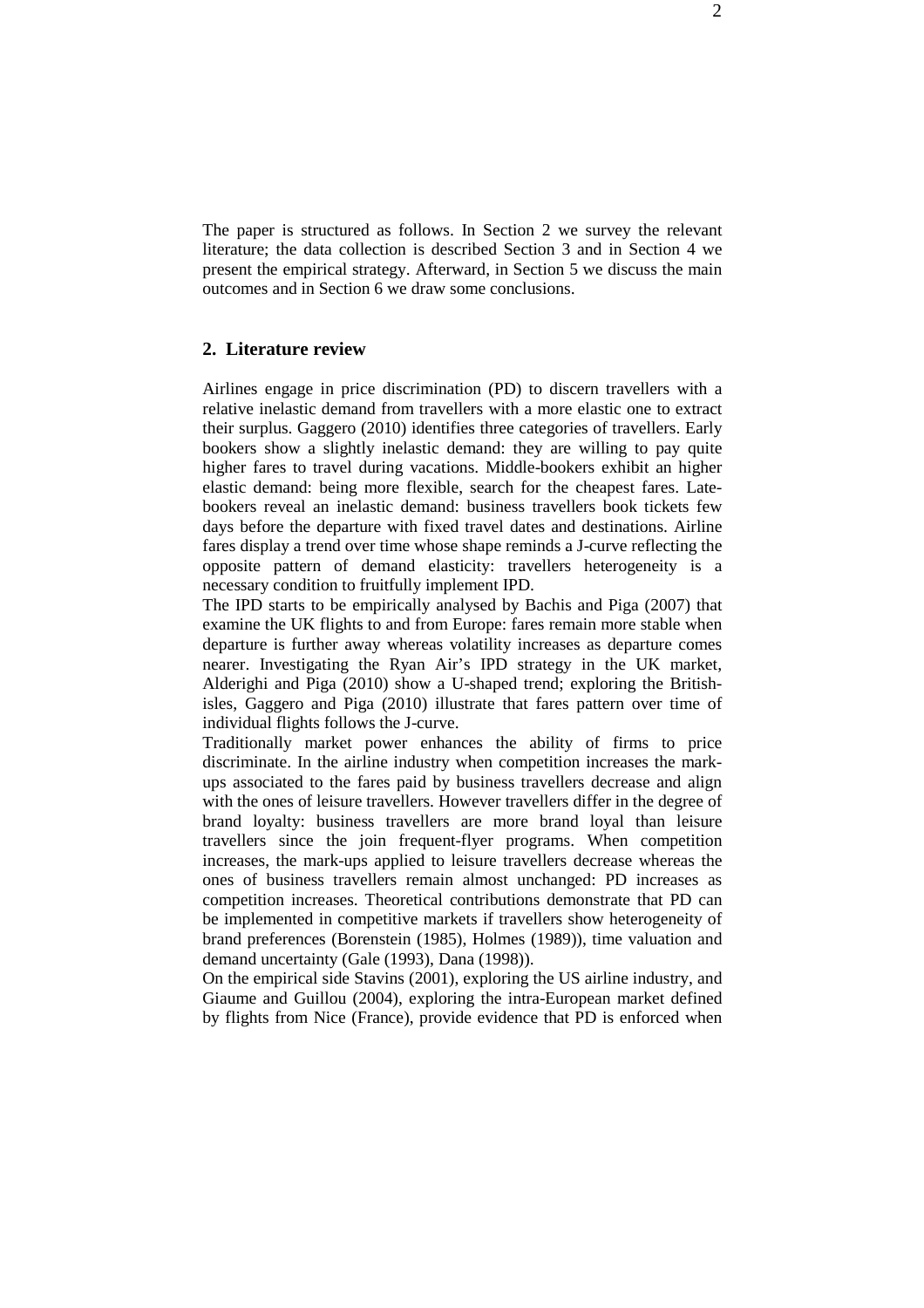markets are more competitive: ticket restrictions reduce fares although the effect becomes poorer in more concentrated markets. Consistently Borenstein and Rose (1994) on the US airline industry find that PD are undertaken in more competitive markets since in more concentrated markets the price dispersion is lower.

Gerardi and Shapiro (2009) replicate the cross-sectional analysis of Borenstein and Rose (1994), reaching the same results; however when they set up a panel analysis they achieve opposite results<sup>1</sup>. Analysing the British isles' market, Gaggero and Piga (2011) find that few companies with large market shares can easily price discriminate. However Hayes and Ross (1998) and Mantin and Koo (2009) find no evidence: price dispersion is due to peak load pricing schemes and is influenced by the characteristics of the carriers.

## **3. The Data**

Data on posted fares are collected to replicate travellers' behaviour when making reservations for business or leisure trips: we identify plausible round trips and use airlines' websites to simulate reservations. We observe fares daily starting, generally, sixty booking days before departure. Therefore we define a dataset composed by 20.175 observations on 440 round-trips. The observation period is from November 2006 to February 2011; our sample includes  $15$  city-pairs (Table I) and 10 carriers<sup>2</sup>. Both FSCs and LCCs are considered, thus we choose the basic services (no addons) to make comparable carriers' supply.

<sup>&</sup>lt;sup>1</sup> The panel approach estimates the effect of competition by accounting for changes in the competitive structure of a given route over time rather than changes in competitive structures across routes.

 $2$  The list of companies is available from the authors. It includes, among other companies, Alitalia and the major European low cost carriers.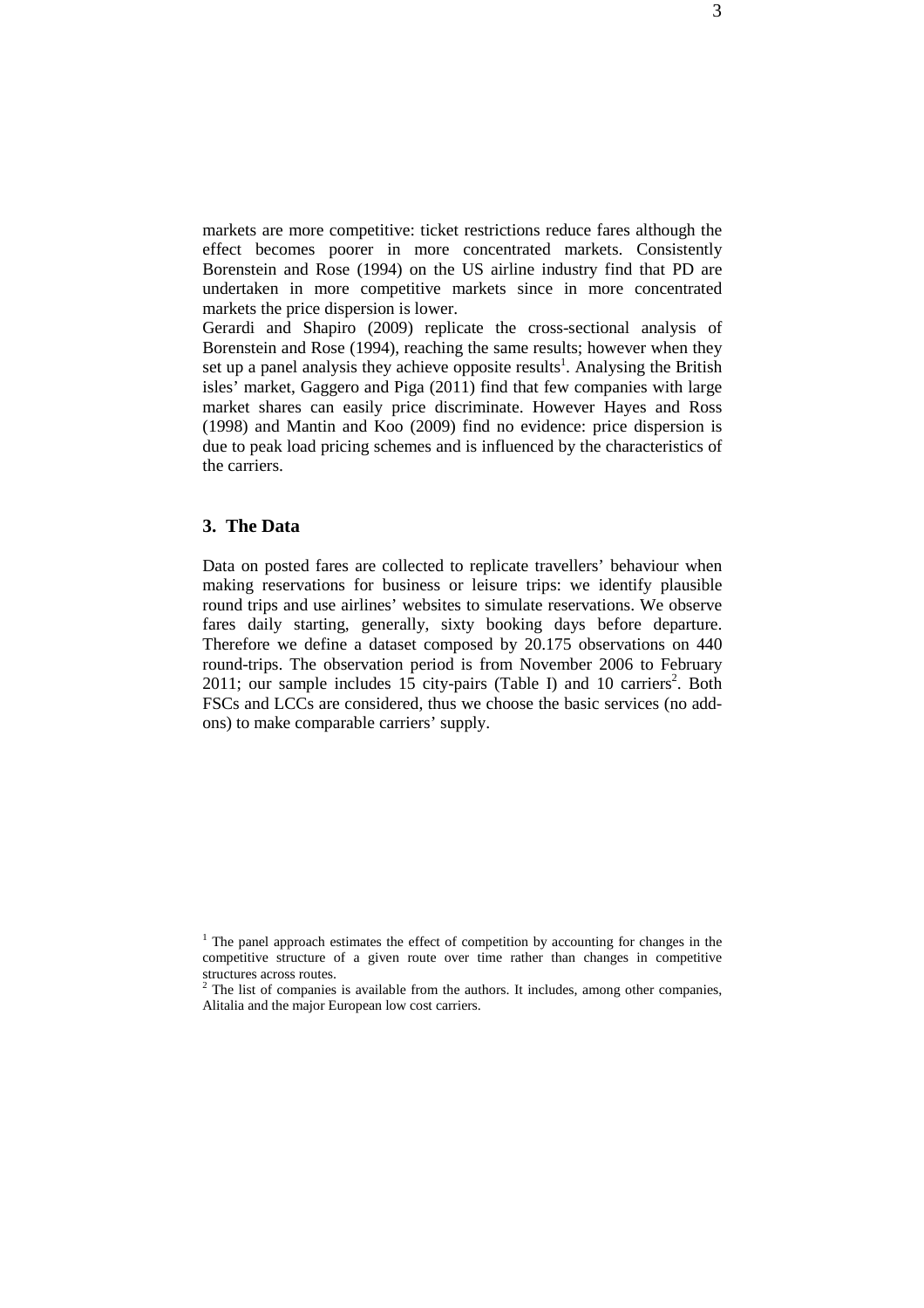| Table 1 - City-pairs |        |  |  |
|----------------------|--------|--|--|
| Bari                 | London |  |  |
| Bari                 | Milan  |  |  |
| Bari                 | Paris  |  |  |
| Bari                 | Rome   |  |  |
| <b>Brindisi</b>      | London |  |  |
| <b>Brindisi</b>      | Milan  |  |  |
| <b>Brindisi</b>      | Rome   |  |  |
| Catania              | London |  |  |
| Catania              | Milan  |  |  |
| Catania              | Rome   |  |  |
| Naples               | Milan  |  |  |
| Naples               | Rome   |  |  |
| Palermo              | London |  |  |
| Palermo              | Milan  |  |  |
| Palermo              | Rome   |  |  |

Given the city-pair, if carriers do not provide flights for the selected departure and return dates, they are not counted among the competitors. In addition, round-trips enable to account for peak-periods to verify if airlines adjust their pricing in phases characterized by greater demand. Airport data are taken to define the daily number of flights of each company and the data on demand. Finally, data on the distance between the two route endpoints belong to the World Airport Codes' web site.

#### **4. Empirical strategy**

We specify our empirical strategy drawing on Stavins (2001):

Ln ( $P_{ijt}$ ) =  $\beta_0 + \beta_1$ Market Structure<sub>ij</sub> +  $\beta_2$ Booking Day<sub>t</sub> +  $\beta_3$ Booking Day<sup>2</sup><sub>t</sub> +  $\beta_4$ *(Market Structure<sub>ij</sub>*<sup>\*</sup>*Booking Day<sub>t</sub></sub>) +*  $\theta_5$ *Flight Characteristics<sub><i>ijt</sub>*</sub>  $+ \theta_6$ *Route dummies*<sub>*j*</sub> +  $\delta_t$  +  $\varepsilon$ <sub>*ijt*</sub>

where *i* indexes the carrier, *j* the route, *t* the time. Time refers to the number of times we observe the fares, it goes from 1 to 60. For some round-trips we have less than sixty observations thus we manage an unbalanced panel. The equation is estimated with the Random Effects (RE) estimator. The dependent variable is the log of the fares. *Booking Day* measures the IPD and ranges from 1 to 60, *Booking Day<sup>2</sup>* accounts for the non-linearity.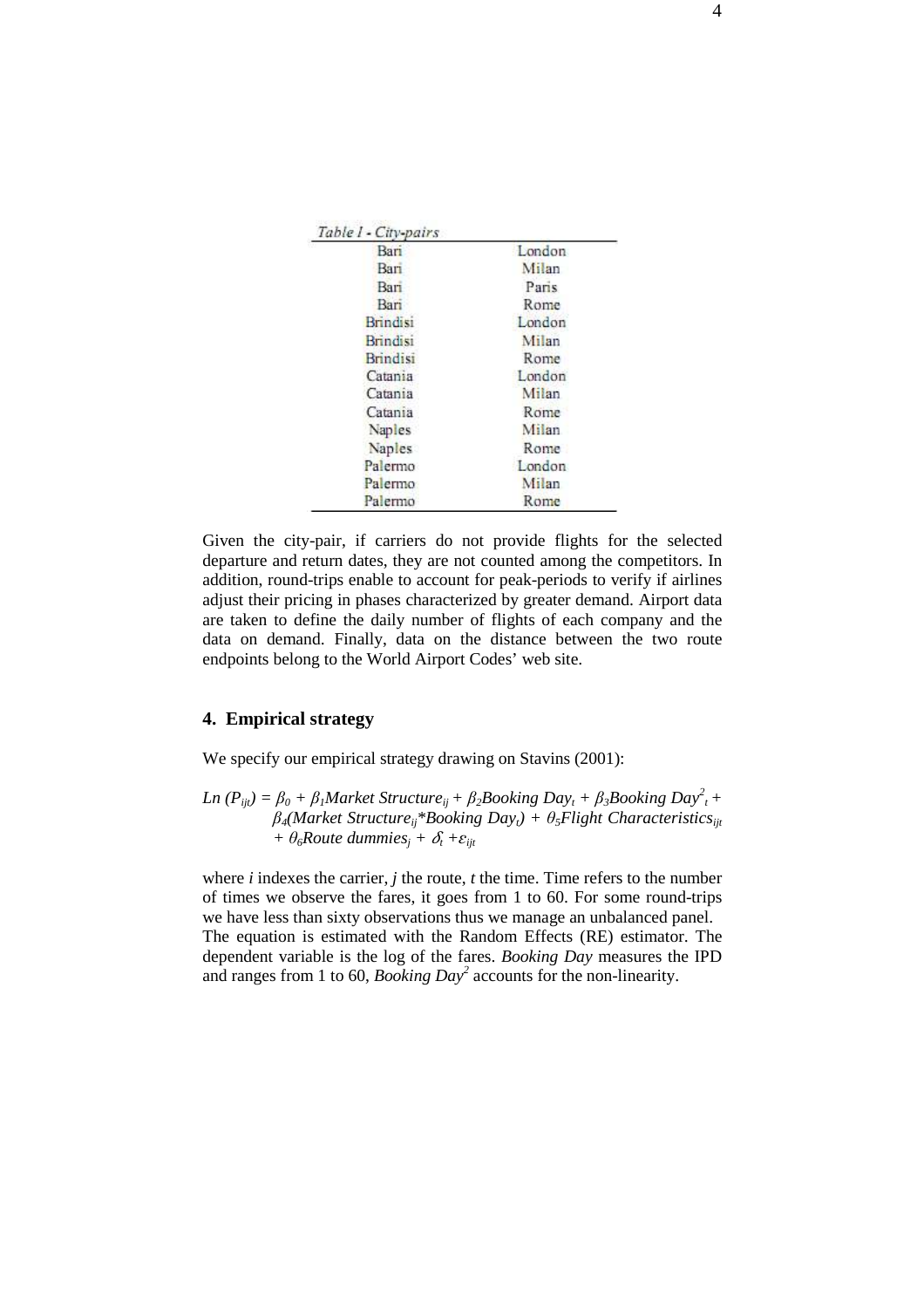We define two proxies of market structure at city-pair level<sup>3</sup>: Market Share, average share of the daily flights operated by an airline at the two endpoints of a city-pair, and the relating *Herfindahl-Hirschman Index* (*HHI*).

*Flight Characteristics* are: *Holiday*, a peak-periods dummy equal to 1 in case of holidays, 0 otherwise; *LCC*, a carrier dummy equal to 1 if an airline is a low cost, 0 otherwise.

*Route Dummies* captures the route-specific effects;  $\delta_t$  is a set of monthly dummies for each year controlling for seasonal effects,  $\varepsilon_{\text{int}}$  is the error term. We treat the endogeneity by employing instruments largely adopted in the literature<sup>4</sup>: the observed carrier's geometric mean of enplanements at the endpoints divided by the sum across all carriers of the geometric mean of each carrier's enplanements at the endpoint airports, targeted *Market Share*; the square of the market share fitted value plus the rescaled sum of the squares of all other carriers' shares, targeted to *HHI*; the distance in km between the two route endpoints, addressed to both.

#### **5. Results**

The following table displays our estimates:

<sup>&</sup>lt;sup>3</sup> We need the city-pair level to capture the real competition between carriers since in perpherical areas almost all the carriers operate as a monopolist on a given route.<br> $^{4}$  The first two instruments are designed by Boranstein (1989) pg 351, 353 The first two instruments are designed by Borenstein (1989) pg 351-353.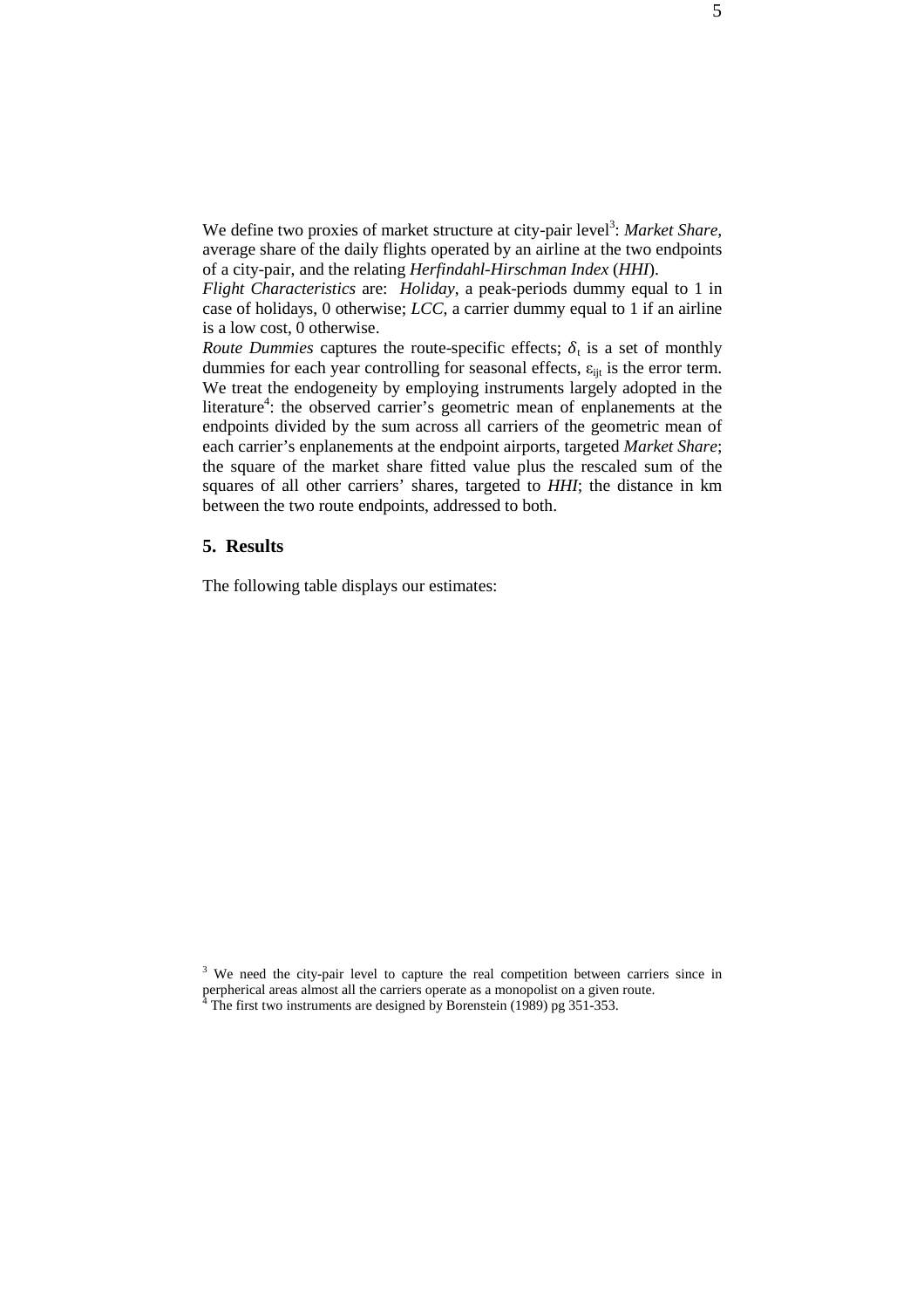|                          | Market Share |              | HHI           |              |
|--------------------------|--------------|--------------|---------------|--------------|
|                          | OLS          | IV           | <b>OLS</b>    | IV.          |
| Market Share             | $0.4053*$    | $0.5095**$   |               |              |
|                          | (0.1579)     | (0.1712)     |               |              |
| Market Share*Booking Day | $0.0065$ *   | $0.0068$ *   |               |              |
|                          | (0.0029)     | (0.0025)     |               |              |
| HHI                      |              |              | $0.4674***$   | $0.5485***$  |
|                          |              |              | (0.1022)      | (0.1218)     |
| HHI*Booking Day          |              |              | $0.0067*$     | $0.0068$ *   |
|                          |              |              | (0.0030)      | (0.0031)     |
| <b>Booking Day</b>       | $-0.0373***$ | $-0.0356***$ | $-0.0379***$  | $-0.0361***$ |
|                          | (0.0029)     | (0.0026)     | (0.0029)      | (0.0028)     |
| Booking Day <sup>2</sup> | $0.0004***$  | $0.0004***$  | $0.0004***$   | $0.0004***$  |
|                          | (0.0000)     | (0.0000)     | (0.0000)      | (0.0000)     |
| Holiday                  | $0.3181***$  | $0.3023***$  | $0.3217***$   | 0.3058***    |
|                          | (0.0747)     | (0.0816)     | (0.0820)      | (0.0844)     |
| LCC                      | $-0.2633***$ | $-0.2358**$  | $-0.4266$ *** | $-0.4333$    |
|                          | (0.0576)     | (0.0724)     | (0.0651)      | (0.0657)     |
| R <sup>2</sup>           | 0.702        | 0.711        | 0.697         | 0.705        |
| Observations             | 20175        | 16954        | 20175         | 16954        |

Table II - The effect of market structure and IPD on fares.

\* signif. at 10%; \*\* signif. at 5%; \*\*\* signif. at 1%. Robust Standard errors in parentheses clustered by route. Route and seasonal dummies are included but not reported.

*Market Share* and *HHI* have a positive and significant impact on fares, robust across regressions: the market power due to the higher market concentration allows airlines to increase fares. Moreover the negative and significant impact of *Booking Day* on fares shows that airlines effectively engage in IPD. *Booking Day*<sup>2</sup> allows to detect the so-called J-curve effect: early-bookers pay moderately higher price compared to middle-bookers, whereas late-bookers pay the highest fares.

The interaction of *Booking Day* with *Market Share* or *HHI* is positive and significant, claiming that more concentrated markets are less suitable for the enforcement of IPD strategies. Our results provide arguments in favour of competitive discrimination as Borestein and Rose (1994), Stavins (2001) and Giaume and Guillou (2004), although contrasting with Gerardi and Shapiro (2007) and Gaggero and Piga (2011). The results of control variables are those expected. Holiday is positive and significant: during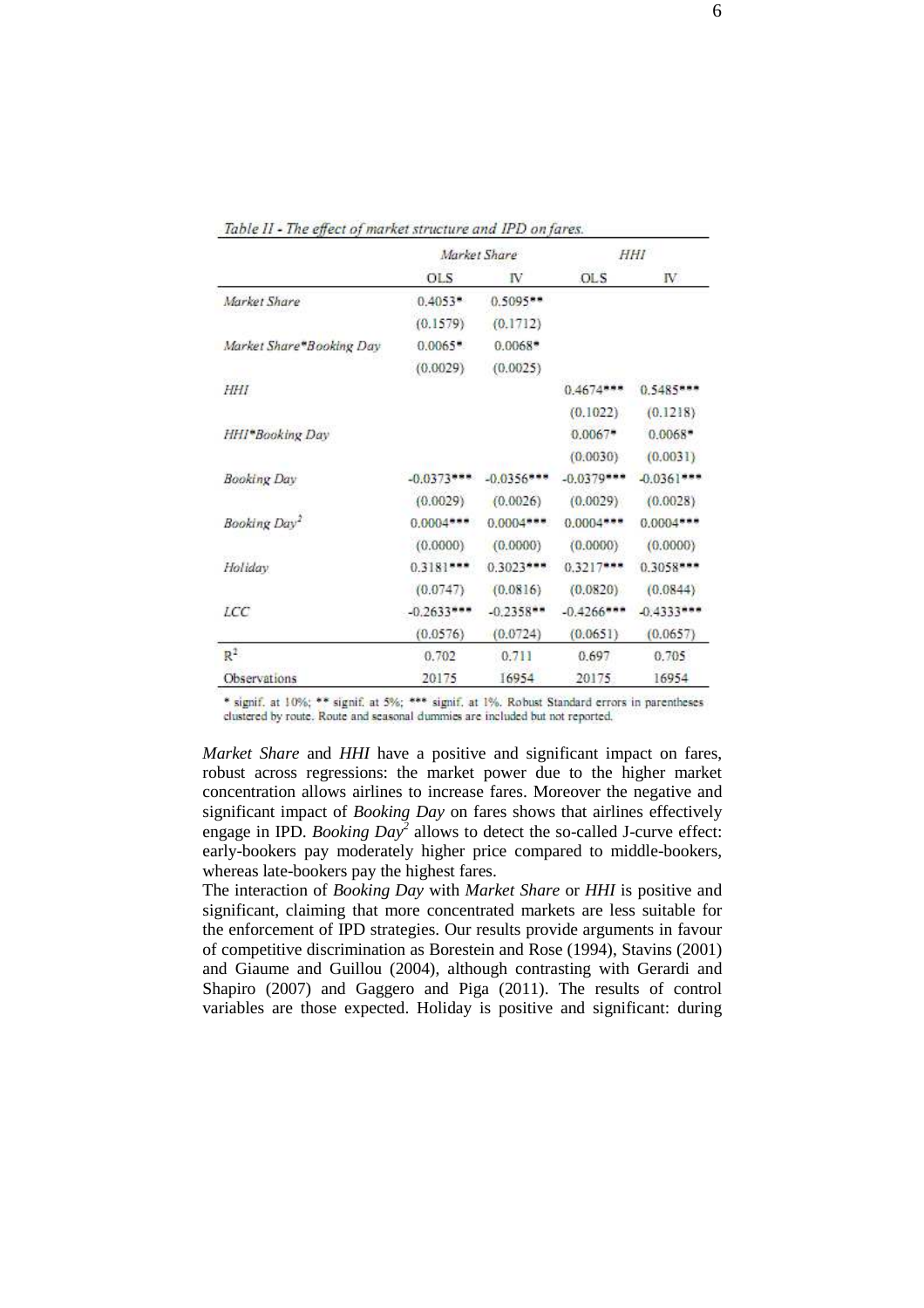peak periods airlines exploit the greater demand setting higher fares. Moreover *LCC* is negative and significant, underlying that LCCs price lower than  $FSCs^5$ .

# **6. Conclusions**

We have explored airlines pricing strategies defining which factors influence airline decisions in specific geographical areas. Our main findings show that the market power arising from more concentrated markets leads to higher fares. Airlines do undertake the IPD strategy: fares distribution seems to follows a J-curve by which airlines exploit the different willingness to pay of travellers to maximize their profit. The empirical evidence is in favor of "competitive discrimination": a more competitive market structure fosters the implementation of IPD strategies. Moreover LCCs adopt a more aggressive pricing behavior by setting, on average, lower fares. One might argue that PD is only beneficial for airlines. Nevertheless in more competitive markets airlines charge lower fares that, together with the IPD, allow to target larger segments of demand which leads to a "democratisation" of air travel.

Developments for future research could be twofold. On the one hand, following the preliminary analysis carried out in Bergantino and Capozza (2011a, 2011b), we plan to enlarge the territorial coverage of the study in order to compare different exogenously determined accessibility conditions. We aim to investigate whether airlines exploit their dominant position with respect to both modal - as in the case of mergers - and intermodal competition. In the latter case, we aim to test whether the lack of alternative transport services strengthens airlines power, thus reflecting in higher fares and more aggressive pricing strategies with respect to customers. On the second hand, we would like to test the role of low cost carriers in terms of net benefits for accessibility. Furthermore, we aim to take account of the local governments' subsidies, often granted to airlines, to evaluate their impact on fares and pricing strategies and, thus, on the net welfare of the interested area.

<sup>&</sup>lt;sup>5</sup> In line with the findings of Bergantino (2009). Exploring carriers pricing behavior on some Italian routes involving small airports, she highlights, in fact, that LCCs post, on average, half the fares of FSCs.